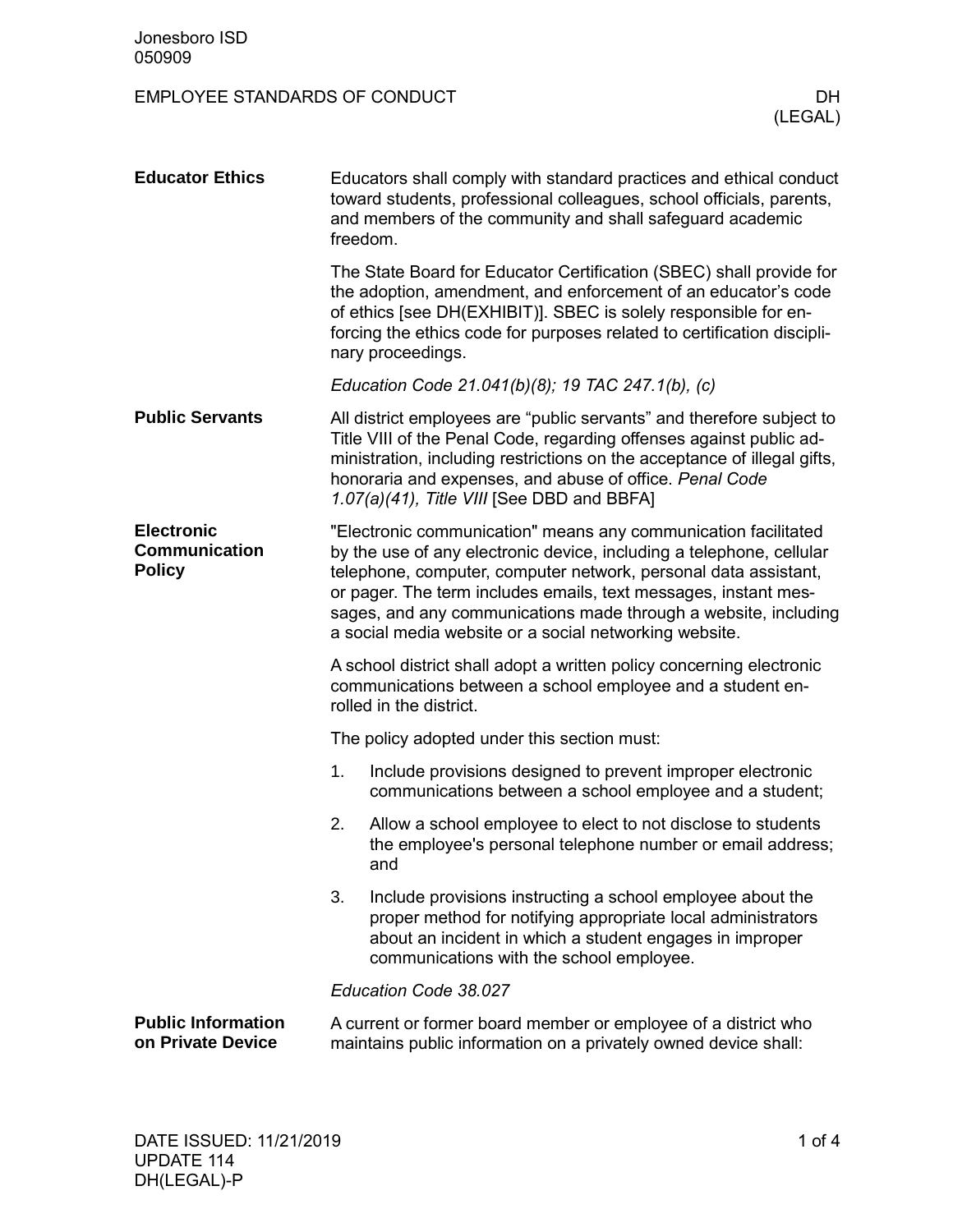|                                                                                                                                                                                              | 1.                                                                                                                                                                                                                                                                                                                                                                                                                                                                                                                                                       | Forward or transfer the public information to the district or a<br>district server to be preserved as provided by Government<br>Code 552.004(a); or            |  |  |  |
|----------------------------------------------------------------------------------------------------------------------------------------------------------------------------------------------|----------------------------------------------------------------------------------------------------------------------------------------------------------------------------------------------------------------------------------------------------------------------------------------------------------------------------------------------------------------------------------------------------------------------------------------------------------------------------------------------------------------------------------------------------------|----------------------------------------------------------------------------------------------------------------------------------------------------------------|--|--|--|
| <b>Loss of Retirement</b><br><b>Annuity for</b><br><b>Conviction of Certain</b><br><b>Felonies</b><br><b>Transportation or</b><br><b>Storage of Firearm in</b><br><b>School Parking Area</b> | 2.                                                                                                                                                                                                                                                                                                                                                                                                                                                                                                                                                       | Preserve the public information in its original form in a backup<br>or archive and on the privately owned device for the time de-<br>scribed under 552.004(a). |  |  |  |
|                                                                                                                                                                                              | Gov't Code 552.004(b) [See GB]                                                                                                                                                                                                                                                                                                                                                                                                                                                                                                                           |                                                                                                                                                                |  |  |  |
|                                                                                                                                                                                              | A person is not eligible to receive a service retirement annuity from<br>the Teacher Retirement System (TRS) if the person is convicted of<br>a qualifying felony and the victim is a student.                                                                                                                                                                                                                                                                                                                                                           |                                                                                                                                                                |  |  |  |
|                                                                                                                                                                                              | "Qualifying felony" means an offense that is punishable as a felony<br>under the following sections of the Penal Code:                                                                                                                                                                                                                                                                                                                                                                                                                                   |                                                                                                                                                                |  |  |  |
|                                                                                                                                                                                              | 1.                                                                                                                                                                                                                                                                                                                                                                                                                                                                                                                                                       | Section 21.02 (continuous sexual abuse of young child or chil-<br>dren);                                                                                       |  |  |  |
|                                                                                                                                                                                              | 2.                                                                                                                                                                                                                                                                                                                                                                                                                                                                                                                                                       | Section 21.12 (improper relationship between educator and<br>student); or                                                                                      |  |  |  |
|                                                                                                                                                                                              | 3.                                                                                                                                                                                                                                                                                                                                                                                                                                                                                                                                                       | Section 22.011 (sexual assault) or Section 22.021 (aggra-<br>vated sexual assault).                                                                            |  |  |  |
|                                                                                                                                                                                              | The term includes any federal offense that contains elements that<br>are substantially similar to the elements of a felony offense de-<br>scribed above.                                                                                                                                                                                                                                                                                                                                                                                                 |                                                                                                                                                                |  |  |  |
|                                                                                                                                                                                              | Not later than the 30th day after the date of a person's conviction<br>for a qualifying felony, the school at which the person was em-<br>ployed shall provide written notice of the conviction to TRS. The<br>notice must comply with rules adopted by TRS.                                                                                                                                                                                                                                                                                             |                                                                                                                                                                |  |  |  |
|                                                                                                                                                                                              | Gov't Code 824.009                                                                                                                                                                                                                                                                                                                                                                                                                                                                                                                                       |                                                                                                                                                                |  |  |  |
|                                                                                                                                                                                              | A district may not prohibit a school employee who holds a license<br>to carry a handgun under Government Code, Chapter 411, Sub-<br>chapter H, from transporting or storing a handgun or other firearm<br>or ammunition in a locked, privately owned or leased motor vehicle<br>in a parking lot, parking garage, or other parking area provided by<br>the district and may not regulate the manner in which the handgun,<br>firearm, or ammunition is stored in the vehicle, provided that the<br>handgun, firearm, or ammunition is not in plain view. |                                                                                                                                                                |  |  |  |
|                                                                                                                                                                                              | This does not authorize a person to possess, transport, or store a<br>handgun, a firearm, or ammunition in violation of Education Code<br>37.125 or Penal Code 46.03 or 46.035, or other law. [See GKA]                                                                                                                                                                                                                                                                                                                                                  |                                                                                                                                                                |  |  |  |
|                                                                                                                                                                                              | Education Code 37.0815                                                                                                                                                                                                                                                                                                                                                                                                                                                                                                                                   |                                                                                                                                                                |  |  |  |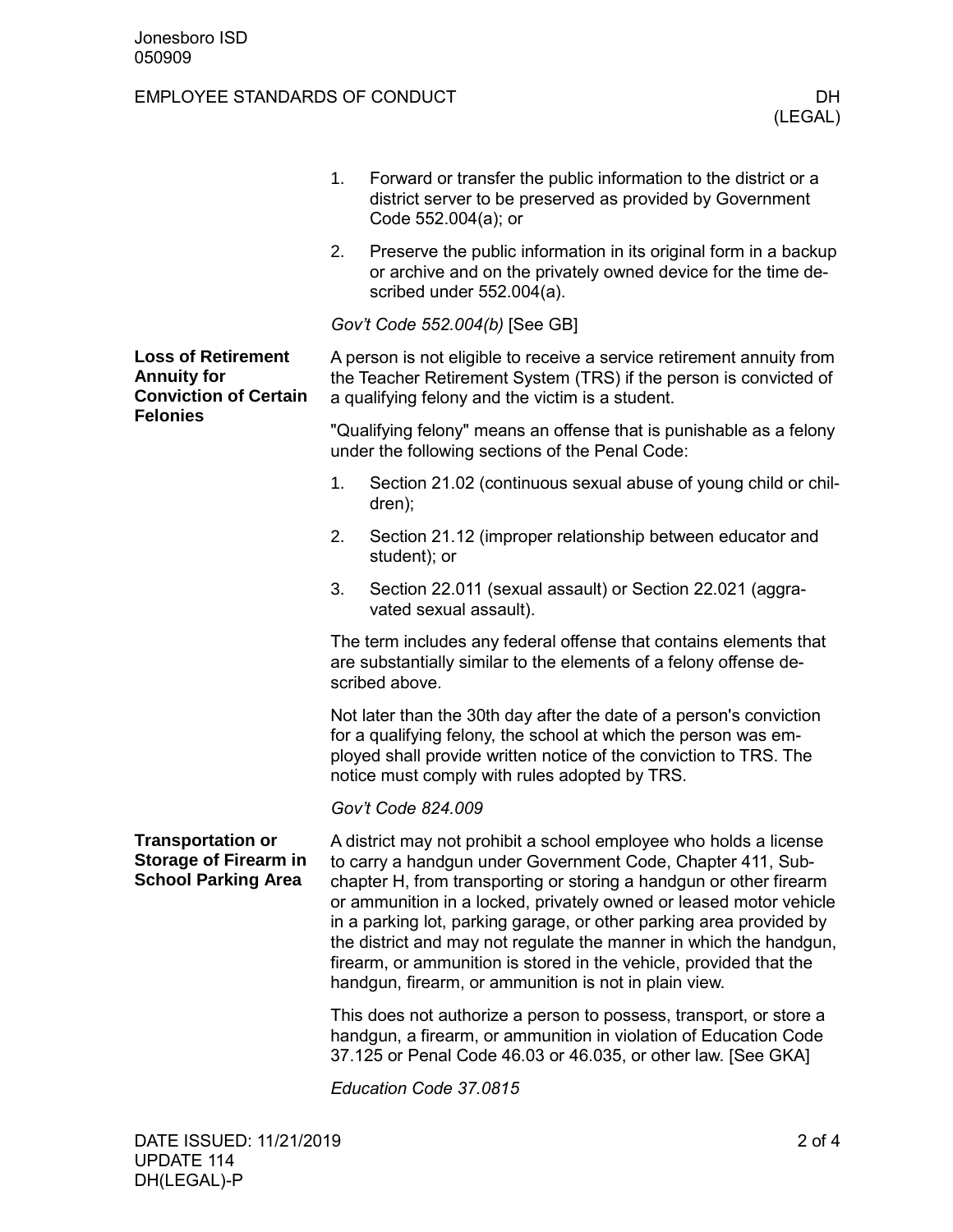| <b>Tobacco and</b><br><b>E-Cigarettes</b>        |                                                                                                                                                                       | A board shall prohibit smoking or using e-cigarettes or tobacco<br>products at a school-related or school-sanctioned activity on or off<br>school property. |                                                                                                                                                                                                                                                                                                               |  |  |  |
|--------------------------------------------------|-----------------------------------------------------------------------------------------------------------------------------------------------------------------------|-------------------------------------------------------------------------------------------------------------------------------------------------------------|---------------------------------------------------------------------------------------------------------------------------------------------------------------------------------------------------------------------------------------------------------------------------------------------------------------|--|--|--|
| Enforcement                                      | A board shall ensure that district personnel enforce the policies on<br>school property.                                                                              |                                                                                                                                                             |                                                                                                                                                                                                                                                                                                               |  |  |  |
|                                                  | Education Code 38.006(b) [See also FNCD and GKA]                                                                                                                      |                                                                                                                                                             |                                                                                                                                                                                                                                                                                                               |  |  |  |
| <b>Drug and Alcohol</b><br><b>Abuse Program</b>  | A board shall prohibit the use of alcoholic beverages at school-re-<br>lated or school-sanctioned activities on or off school property. Edu-<br>cation Code 38.007(a) |                                                                                                                                                             |                                                                                                                                                                                                                                                                                                               |  |  |  |
| <b>Federal Drug-Free</b><br><b>Workplace Act</b> | A district that receives a direct federal grant must agree to provide<br>a drug-free workplace by:                                                                    |                                                                                                                                                             |                                                                                                                                                                                                                                                                                                               |  |  |  |
|                                                  | 1.                                                                                                                                                                    |                                                                                                                                                             | Publishing a statement notifying employees that the unlawful<br>manufacture, distribution, dispensation, possession, or use of<br>a controlled substance is prohibited in the district's workplace<br>and specifying the actions that will be taken against employ-<br>ees for violations of the prohibition; |  |  |  |
|                                                  | 2.                                                                                                                                                                    | Establishing a drug-free awareness program to inform em-<br>ployees about:                                                                                  |                                                                                                                                                                                                                                                                                                               |  |  |  |
|                                                  |                                                                                                                                                                       | a.                                                                                                                                                          | The dangers of drug abuse in the workplace;                                                                                                                                                                                                                                                                   |  |  |  |
|                                                  |                                                                                                                                                                       | b.                                                                                                                                                          | The district's policy of maintaining a drug-free workplace;                                                                                                                                                                                                                                                   |  |  |  |
|                                                  |                                                                                                                                                                       | c.                                                                                                                                                          | Available drug counseling, rehabilitation, and employee<br>assistance programs; and                                                                                                                                                                                                                           |  |  |  |
|                                                  |                                                                                                                                                                       | d.                                                                                                                                                          | The penalties that may be imposed on employees for<br>drug abuse violations;                                                                                                                                                                                                                                  |  |  |  |
|                                                  | 3.                                                                                                                                                                    |                                                                                                                                                             | Making it a requirement that each employee to be engaged in<br>the performance of the grant be given a copy of the required<br>statement;                                                                                                                                                                     |  |  |  |
|                                                  | 4.                                                                                                                                                                    | Notifying the employee in the required statement that as a<br>condition of employment in the grant the employee will:                                       |                                                                                                                                                                                                                                                                                                               |  |  |  |
|                                                  |                                                                                                                                                                       | a.                                                                                                                                                          | Abide by the terms of the statement; and                                                                                                                                                                                                                                                                      |  |  |  |
|                                                  |                                                                                                                                                                       | b.                                                                                                                                                          | Notify the district of any criminal drug statute conviction<br>for a violation occurring in the workplace no later than 5<br>days after the conviction;                                                                                                                                                       |  |  |  |
|                                                  | 5.                                                                                                                                                                    |                                                                                                                                                             | Notifying the granting agency within 10 days after receiving<br>notice from an employee or otherwise receiving actual notice<br>of a conviction;                                                                                                                                                              |  |  |  |